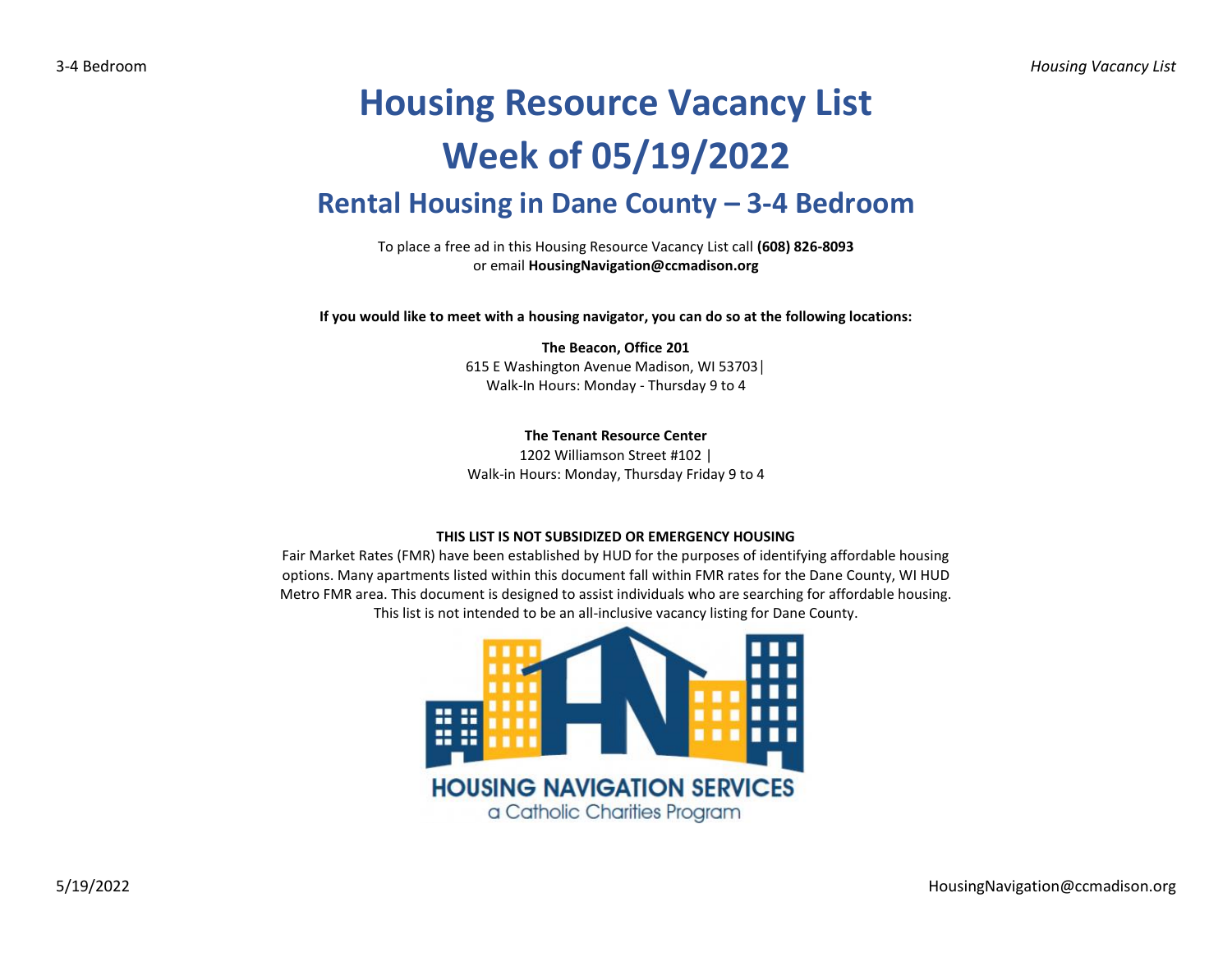3-4 Bedroom *Housing Vacancy List*

## **Madison Area Guidelines:**

**Central:** West of Yahara River: East of Lake Street. **East:** South of Commercia/Highway 30/Aberg Avenue: East of Yahara River. May include Town of Burke, Town of Blooming Grove.

**North:** North of Commercial/Highway 30/Aberg Avenue. **South:** South of Haywood Drive, Lake Wingra, Odana Road, Schroeder Road, Valley View Road

**West:** West of Lake Street; North of Aboretum Drive, Lake Wingra, Odana Road, Schroeder Road, Vallet View Road.





Please Be aware that not all areas in Madison fall under the City of Madison's Tenantlandlord laws. In order to determine the exact township of a location, type the address into Access Dane, http://accessdane.co.dane.wi.us/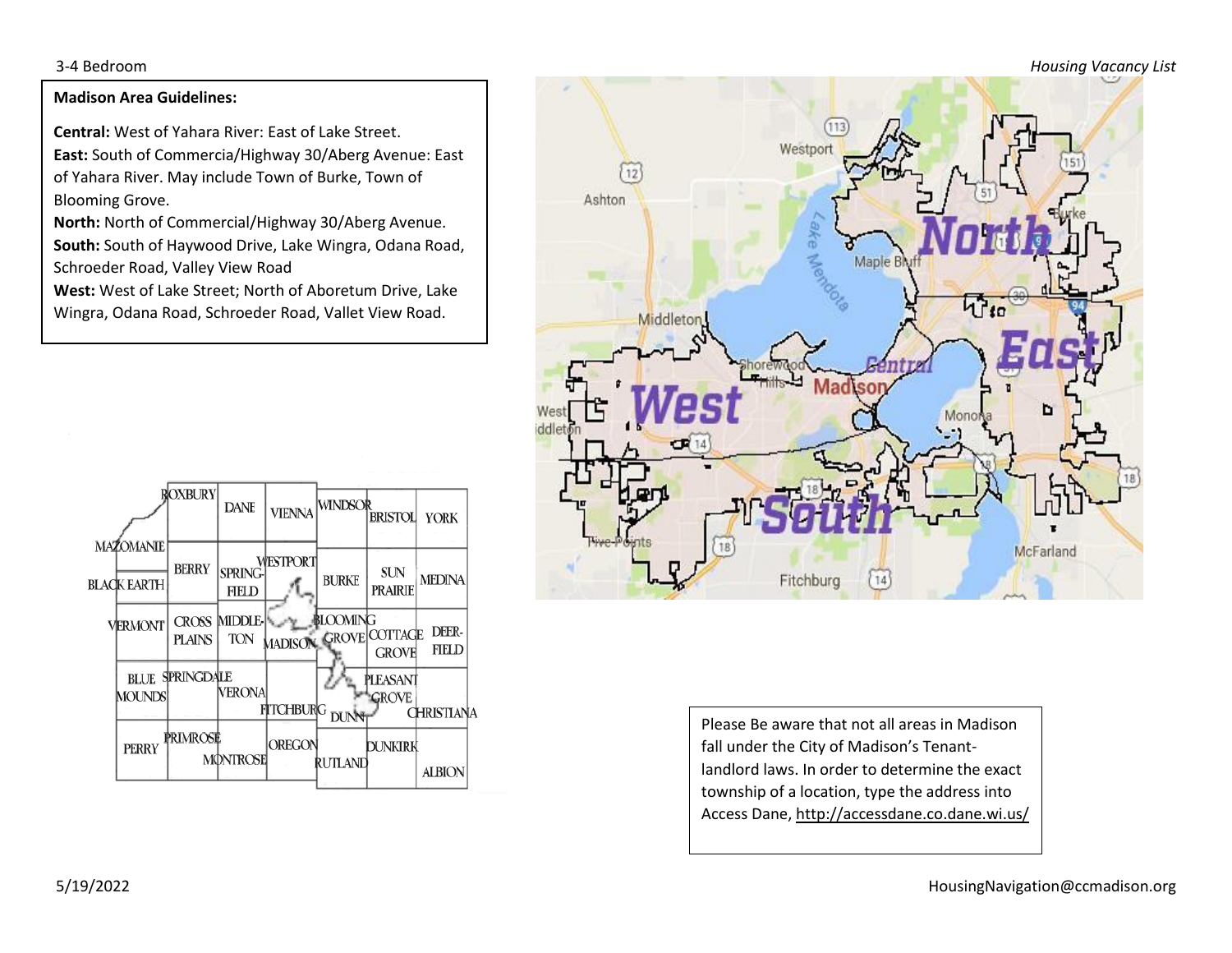3-4 Bedroom *Housing Vacancy List*

| <b>REGION</b>    | <b>PRICE</b>    | <b>Name</b>                              | <b>CONTACT</b>       | <b>DESCRIPTION</b>                                                                                                                                                                                                                                                                                                                                                                                | <b>AVBLE</b> |
|------------------|-----------------|------------------------------------------|----------------------|---------------------------------------------------------------------------------------------------------------------------------------------------------------------------------------------------------------------------------------------------------------------------------------------------------------------------------------------------------------------------------------------------|--------------|
|                  |                 |                                          |                      | 3 Bedrooms   2022 Fair Market Rate set at \$1,676                                                                                                                                                                                                                                                                                                                                                 |              |
| <b>Central</b>   | \$1,400         | <b>Capitol View</b><br><b>Apartments</b> | $(608)$ 975-<br>5584 | Lots of space for your belongings, it also has painted<br>cabinets, new counter tops, brilliant white bathroom<br>fixtures and its own private entrance. We welcome you and<br>your pet,                                                                                                                                                                                                          | <b>Now</b>   |
| East             | \$1,150         | <b>Ridgecrest Apartments</b>             | $(608)$ 949-<br>9206 | Conveniently located just minutes from downtown<br>Madison, enjoy nearby shopping, dining and entertainment.                                                                                                                                                                                                                                                                                      | <b>Now</b>   |
| East             | \$1,355         | <b>Northern Bluffs</b>                   | 844-879-<br>0006     | Living at our community offers plenty of nearby highlights<br>to get out and enjoy. you're sure to like the apartment<br>options here. Call us today for our current rates. Experience<br>a fantastic selection of amenities. Work and surf with high-<br>speed internet access, breathe the fresh air with smoke-free<br>apartments, and make clothes washing easy at our<br>laundromat.         | 6/1/2022     |
| <b>Fitchburg</b> | \$1445 - \$1540 | <b>The Pines</b>                         | 877-902-<br>0812     | Our convenient location in the Hatchery Hill Neighborhood,<br>near the restaurants and shopping will accommodate the<br>needs of your lifestyle. Work up a sweat in our newly<br>updated fitness center or meet your neighbors in the<br>summer for a dip in our pool. Great location just minutes<br>from shopping, entertainment, dining, schools and more!<br>Ask about income-adjusted units. | <b>Now</b>   |
| <b>Middleton</b> | \$1,325         | <b>Overlook Pointe</b>                   | 866-475-<br>7059     | Overlook Pointe, perfectly situated in the Middleton<br>Neighborhood. In our community Pheasant Branch<br>Conservancy, local parks, beaches, bicycle and hiking trails.<br>Downtown Middleton offers cafes, farmers markets, locally<br>owned shops. You will find our apartments a short distance<br>to cultural centers of Madison. Choose from a variety of                                    | 8/15/2022    |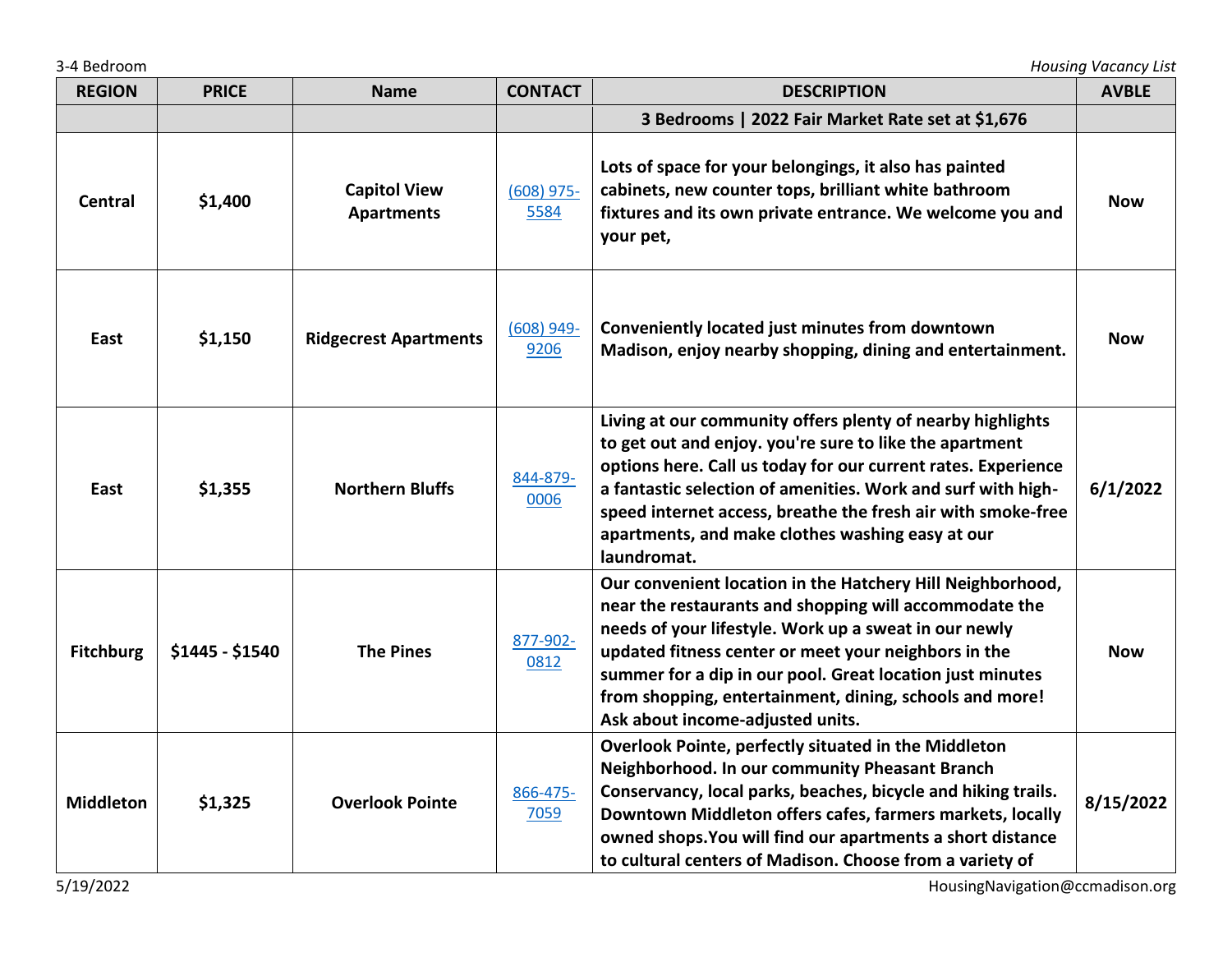| 3-4 Bedroom |  |
|-------------|--|
|             |  |

|              |                |                                              |                      | spacious floor plans with studios, one, two, and three<br>bedrooms. Our new state-of-the-art fitness center is the<br>ideal alternative to a ordinary gym membership. The sun<br>deck and barbeque picnic area for your entertaining with<br>friends and family. Overlook Pointe will inspire you to make<br>the most of our spectacular location. This quaint and<br>tranquil community offers quality living at and affordable<br>price in an unbeatable location. Middleton is a favorite on<br>Money Magazine's list of " Best Places to Live". |           |
|--------------|----------------|----------------------------------------------|----------------------|-----------------------------------------------------------------------------------------------------------------------------------------------------------------------------------------------------------------------------------------------------------------------------------------------------------------------------------------------------------------------------------------------------------------------------------------------------------------------------------------------------------------------------------------------------|-----------|
| <b>North</b> | $$771 - 1,490$ | <b>The Oscar Family</b><br><b>Apartments</b> | $(608)$ 292-<br>9739 | Apartments at The Oscar are available both at market rates<br>and under Section 42 Affordable Housing. The Oscar<br>Apartments is home to 55 apartments, including one<br>bedroom, two bedroom and three bedroom styles. The<br>Oscar is ideally located as a convenient place to call home,<br>with excellent access to multiple public transportation<br>routes and several stores and restaurants. This location is<br>estimated to open August 2022. Please call today to reserve<br>a unit today!                                              | 8/1/2022  |
| <b>North</b> | \$1,449        | <b>Woods Edge</b><br><b>Townhomes</b>        | 608-622-<br>7750     | Woods Edge Townhomes has all the conveniences of being<br>in town, yet, the neighborhood is so peaceful that you will<br>think you are living in the country. With each home having<br>its own private entry, and in-unit washer/dryers, living here<br>will feel just like it should, like homeexcept none of the<br>maintenance work.                                                                                                                                                                                                             | 6/1/2022  |
| <b>North</b> | \$1,460        | Morningside on the<br>Green                  | 833-320-<br>8423     | Morningside on the Green offers you spacious one, two,<br>and three bedroom apartment home living nestled along a<br>nature conservancy in a truly beautiful setting. Enjoy the<br>sparkling pool, fitness center, or a stroll on the nearby bike<br>or walking trails. Call for an appointment today.                                                                                                                                                                                                                                              | 10/1/2022 |
| <b>North</b> | \$1,575        | <b>The Madison</b><br><b>Apartments</b>      | $(888)$ 771-<br>5028 | Dish Washer, Disposal, Full Size Washer/Dryer In Unit, Heat,<br>Individual Climate Control, Private Balcony/Private Patio                                                                                                                                                                                                                                                                                                                                                                                                                           | Soon      |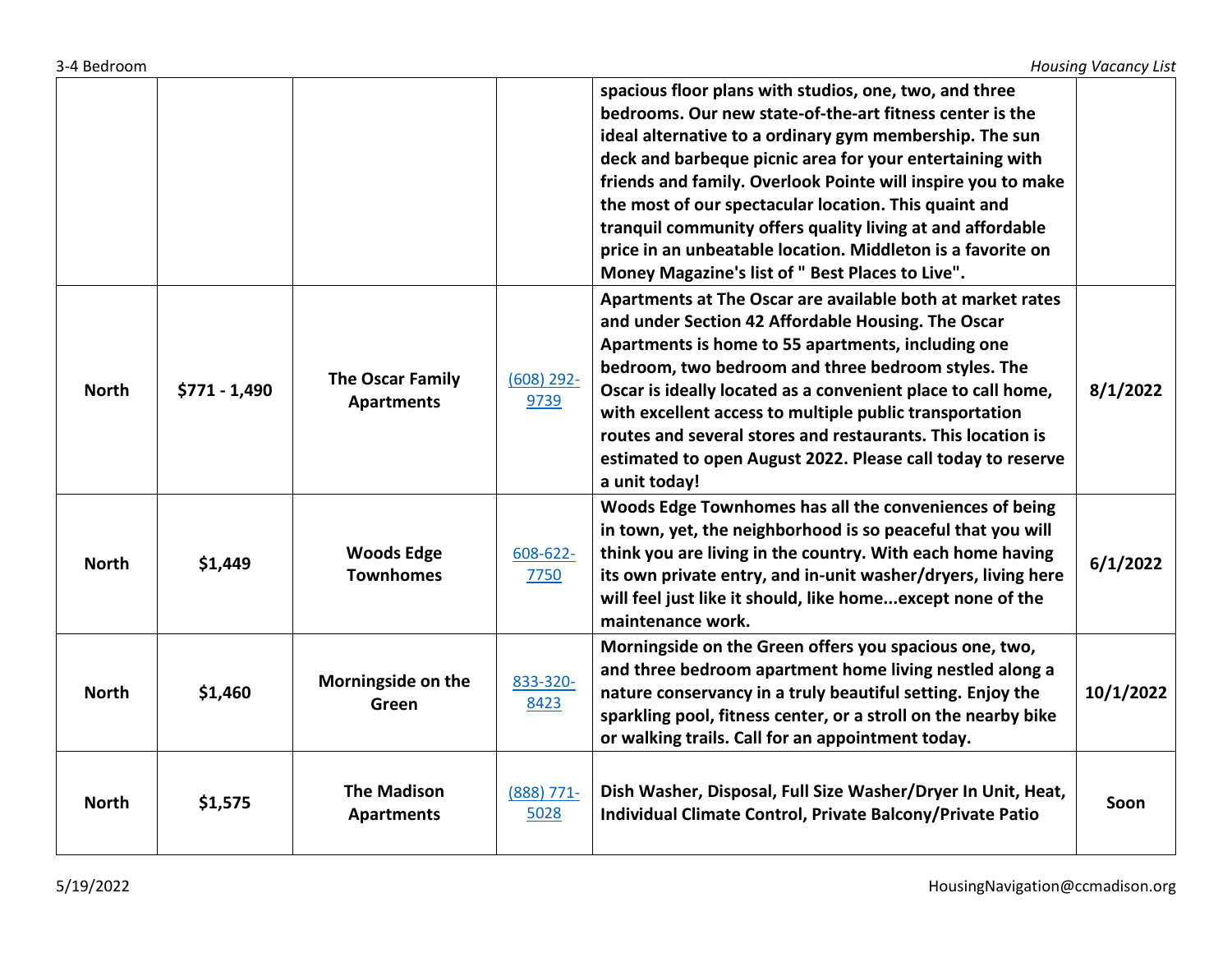| South              | \$1,325 | <b>1118 PETRA PLACE</b>                | $(608)$ 251-<br>8777 | Take a look at this newly updated 3 bedroom apartment.<br>Includes huge bedrooms, large kitchen, laundry on-site and<br>parking. Heat and Internet included! Call today to schedule<br>a showing. Credit score requirement minimum of 600.                                                                                                                                                                                                                                                                                                                                                                                                                                 | 9/1/2022   |
|--------------------|---------|----------------------------------------|----------------------|----------------------------------------------------------------------------------------------------------------------------------------------------------------------------------------------------------------------------------------------------------------------------------------------------------------------------------------------------------------------------------------------------------------------------------------------------------------------------------------------------------------------------------------------------------------------------------------------------------------------------------------------------------------------------|------------|
| Stoughton          | \$1,500 | <b>Burntwoods</b><br><b>Apartments</b> | $(608)$ 258-<br>4900 | Burntwood Apartments are located in a quiet residential<br>community in the historic city of Stoughton. This distinctive<br>apartment community offers two and three bedroom<br>apartments that will instantly feel like home. The<br>apartments have an open floorplan with lots of windows<br>and bright open spaces. The larger floorplans also have<br>master bedrooms with walk in closets and private<br>bathrooms. In addition, you'll find attached garages,<br>personal laundry and neutral finishes in today's styles. Live<br>at Burntwood Apartments and enjoy all of these amenities,<br>a friendly neighborhood, small town living in Stoughton and<br>more! | 9/4/2022   |
| Stoughton          | \$1,300 | <b>Cascade Falls</b>                   | 844-260-<br>8484     | Our three bedroom apartment homes feature spacious,<br>well thought out floor plans, fully equipped kitchens, and in<br>home washer and dryers. With newly updated units, you<br>will find all the comforts of home at Cascade Falls.                                                                                                                                                                                                                                                                                                                                                                                                                                      | <b>Now</b> |
| <b>Sun Prairie</b> | \$1,450 | <b>Vanderburg Heights</b>              | $(608)837 -$<br>8859 | <b>Managed by Oakbrook Corp. Certian income restrictions</b><br>may apply.                                                                                                                                                                                                                                                                                                                                                                                                                                                                                                                                                                                                 | <b>Now</b> |
| <b>Sun Prairie</b> | \$1,199 | <b>Sundale Townhomes</b>               | 608-622-<br>7750     | Sundale Townhomes has all the conveniences of being in<br>town, yet, the neighborhood is so peaceful that you will<br>think you are living in the country. With each home having<br>its own private entry, and in-unit washer/dryers, living here<br>will feel just like it should, like homeexcept none of the<br>maintenance work.                                                                                                                                                                                                                                                                                                                                       | 7/1/2022   |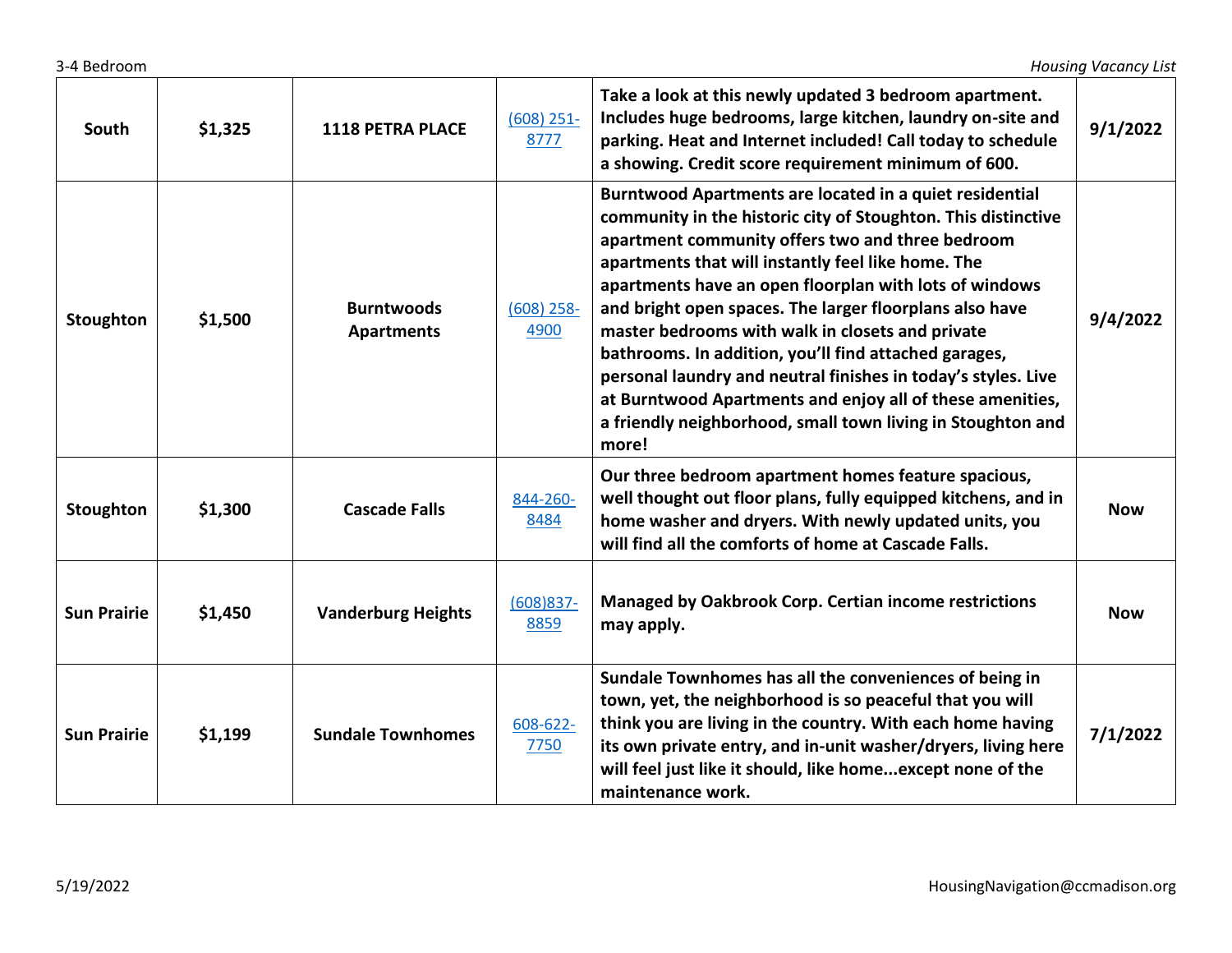| <b>Sun Prairie</b> | \$1,139 | The Element on Main                   | 844-888-<br>0105      | Located on 4 acres; basketball court, picnic area with grill,<br>large climb and play with swing set. New in 2019 and<br>Nowopen a great Splash Pad for everyone to enjoy the<br>summer warm weather. We have all new appliances,<br>flooring, and much more. Our community room has a brand<br>new laundry area, work out room, and computer room. | <b>Now</b> |
|--------------------|---------|---------------------------------------|-----------------------|-----------------------------------------------------------------------------------------------------------------------------------------------------------------------------------------------------------------------------------------------------------------------------------------------------------------------------------------------------|------------|
| West               | \$1,325 | <b>Tuscan Trails</b>                  | $(844) 678 -$<br>2712 | Tucson Trails is located on the Southwest side of Madison in<br>the Westhaven Trails Neighborhood, just off Hwy PD and<br>Muir Field Rd.                                                                                                                                                                                                            | 7/1/2022   |
| West               | \$1,600 | <b>High Point Woods</b>               | 608-807-<br>4380      | Step into the woodsHigh Point Woods Apartment Homes.<br>Experience the impeccable service you deserve and the<br>lavish amenities you desire. High Point Woods Apartments<br>has been a smoke free property since December 1, 2013.<br>Assigned Garage Parking Utilities included Gas, Water,<br><b>Trash Removal, Sewer</b>                        | 6/1/2022   |
|                    |         |                                       |                       | 4+ Bedrooms   2022 Fair Market Rate set at \$1,948 per<br>month or lower                                                                                                                                                                                                                                                                            |            |
| <b>Central</b>     | \$1,450 | <b>834 E GORHAM ST</b>                | $(608)$ 251-<br>8777  | This third floor, four bedroom flat is perfect for anyone<br>wanting to be in the heart of downtown. Only one block<br>from State Street restaurants and downtown<br>entertainment! You'll have an abundance of space with<br>over 1300 square feet! This home features hardwood floors<br>and on-site laundry.                                     | 9/1/2022   |
| Central            | \$1,775 | <b>535 W WASHINGTON</b><br><b>AVE</b> | $(608)$ 251-<br>8777  | Unique 2nd floor flat. Huge living room and front porch<br>great for entertaining.                                                                                                                                                                                                                                                                  | 8/16/2022  |